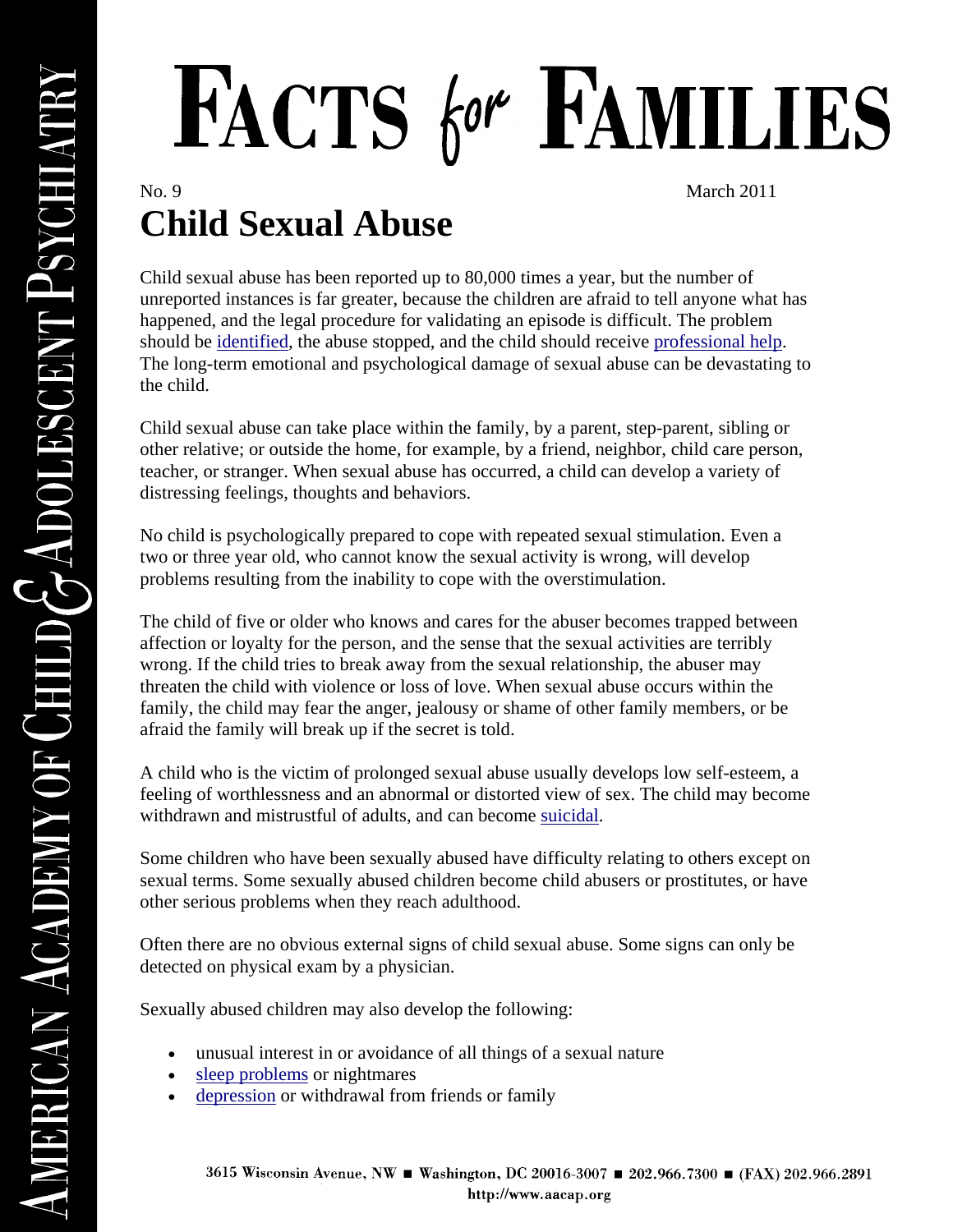- seductiveness
- statements that their bodies are dirty or damaged, or fear that there is something wrong with them in the genital area
- refusal to go to school
- delinquency[/conduct problems](http://www.aacap.org/cs/root/facts_for_families/conduct_disorder)
- secretiveness
- aspects of sexual molestation in drawings, games, fantasies
- unusual aggressiveness, or
- [suicidal behavior](http://www.aacap.org/cs/root/facts_for_families/teen_suicide)

Child sexual abusers can make the child extremely fearful of telling, and only when a special effort has helped the child to feel safe, can the child talk freely. If a child says that he or she has been molested, parents should try to remain calm and reassure the child that what happened was not their fault. Parents should seek a medical examination and [psychiatric consultation.](http://www.aacap.org/cs/root/facts_for_families/comprehensive_psychiatric_evaluation)

Parents can prevent or lessen the chance of sexual abuse by:

- Telling children that if someone tries to touch your body and do things that make you feel funny, say NO to that person and tell me right away
- Teaching children that respect does not mean blind obedience to adults and to authority, for example, don't tell children to, Always do everything the teacher or baby-sitter tells you to do
- Encouraging professional prevention programs in the local school system

Sexually abused children and their families need immediate professional evaluation and treatment. [Child and adolescent psychiatrists](http://www.aacap.org/cs/root/facts_for_families/the_child_and_adolescent_psychiatrist) can help abused children regain a sense of self-esteem, cope with feelings of guilt about the abuse, and begin the process of overcoming the trauma. Such treatment can help reduce the risk that the child will develop serious problems as an adult.

For additional information see *Facts for Families*: [#4 The Depressed Child](http://www.aacap.org/cs/root/facts_for_families/the_depressed_child) [#5 Child Abuse](http://www.aacap.org/cs/root/facts_for_families/child_abuse_the_hidden_bruises) [#10 Teen Suicide](http://www.aacap.org/cs/root/facts_for_families/teen_suicide) [#28 Responding to Child Sexual Abuse](http://www.aacap.org/cs/root/facts_for_families/responding_to_child_sexual_abuse) [#62 Talking to Your Kids about Sex](http://www.aacap.org/cs/root/facts_for_families/talking_to_your_kids_about_sex) [#73 Self-Injury in Adolescents](http://www.aacap.org/cs/root/facts_for_families/selfinjury_in_adolescents) [#00 Definition of a Child and Adolescent Psychiatrist](http://www.aacap.org/cs/root/facts_for_families/the_child_and_adolescent_psychiatrist)

If you find *Facts for Families*© helpful and would like to make good mental health a reality, consider donating to the **Campaign for America's Kids**. Your support will help us continue to produce and distribute Facts for Families, as well as other vital mental health information, free of charge.

You may also mail in your contribution. Please make checks payable to the AACAP and send to *Campaign for America's Kids*, P.O. Box 96106, Washington, DC 20090.